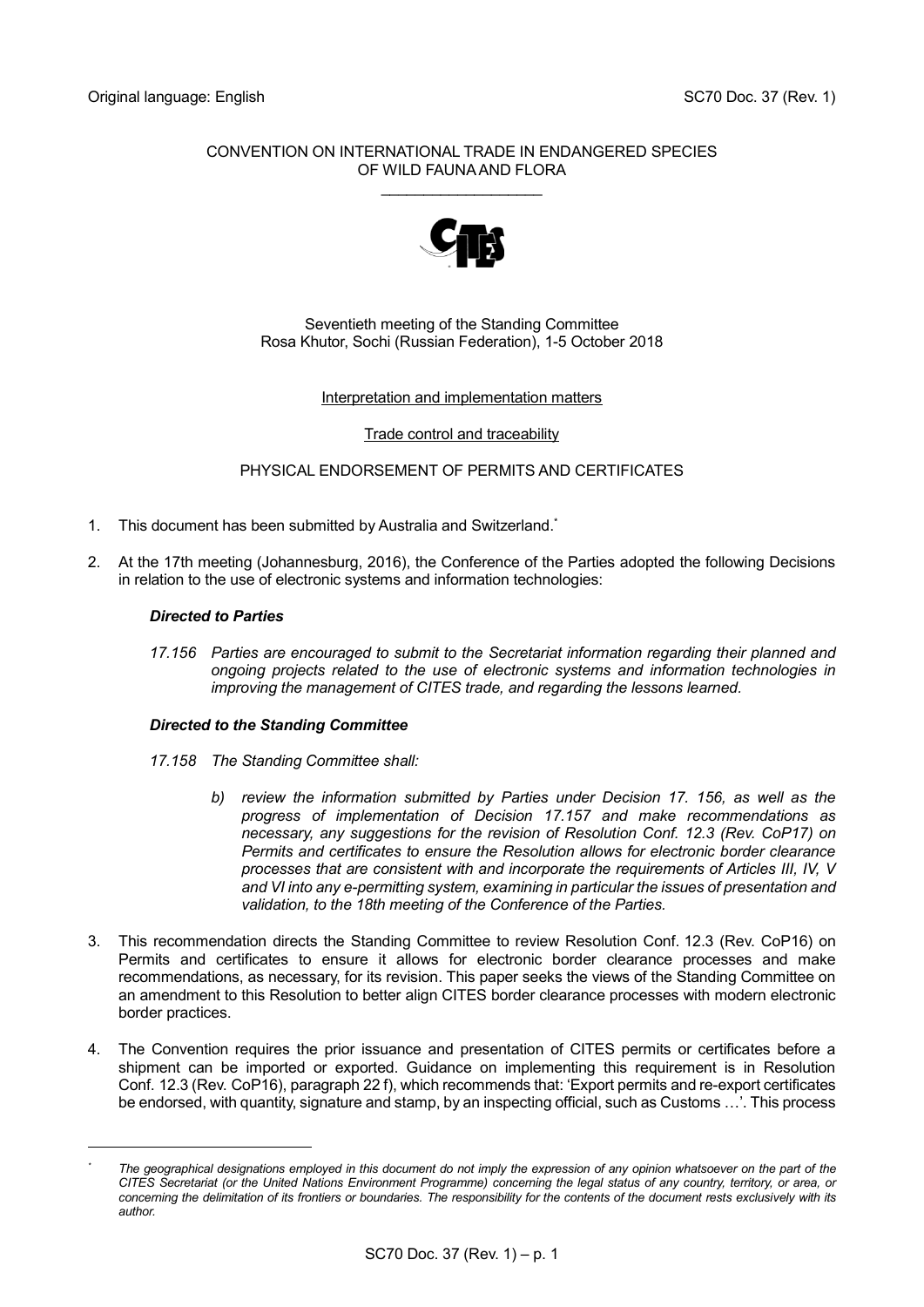is known as 'wet-stamping'. This paper argues the process of wet-stamping as set out in the Resolution is out-dated, inefficient, and does not align well with electronic, risk-based border clearance processes being adopted or already in use in many developed and developing countries around the world.

- 5. Wet-stamping is intended to work as follows: An exporter or their agent delivers the shipment with the paper CITES permit to a Customs office at a port. The Customs officer checks the contents of the shipment, writes in the quantity and the bill of lading or air way-bill number, then signs and wet-stamps the document. The shipment would then be cleared for export. This process is intended to fulfil several functions:
	- Provide evidence that a CITES permit or certificate has been presented to border officials before an export or re-export occurs. This meets the prior presentation requirement in Articles III (2), (3), and (4); IV (2), (4), (5) and (6); and V (2) and (3).
	- Specify the actual quantity shipped on the permit exporters often apply for permits for more specimens than end up being shipped to allow some flexibility for order changes while permit applications are processed. A used export permit must be returned to the Management Authority of the importing country. Many countries use the actual quantity written on the returned permit to record and report on imports of CITES-listed specimens.
	- Mark the export permit so that it cannot be used to export a second set of specimens under the same permit.
	- Provide 'endorsement' or 'validation' by the inspecting border officer on export that the specimens in the shipment match the specimens permitted for export on the CITES document.
- 6. Responses to Decision 17.156, as presented to the 69<sup>th</sup> CITES Standing Committee meeting<sup>1</sup>, indicate that the use of electronic permitting or 'e-permitting' by CITES Parties occurs along a continuum. At one end are CITES Management Authorities using simple electronic spreadsheets, such as Excel, to record the issuance of CITES permits, and to report on trade. Paper CITES permits are issued and accompany shipments. At the other end of the continuum is full electronic permitting, where electronic systems are used to receive permit applications and payments, assess and approve permits, and share permit information with border authorities and importing countries. No paper permit is issued, rather, the exporting and importing countries exchange permit information electronically, and this is used for border clearances.
- 7. Very few countries implement full electronic permitting. Most countries use a paper-based CITES permitting system with electronic permit management systems of varying degrees of sophistication. In a questionnaire on electronic permitting issued to CITES Parties, 53 per cent of the Management Authorities from high-income countries and 39 per cent of the Management Authorities from other countries felt that their CITES system supports all relevant steps of the permit process. 26 per cent of respondents from highincome countries and 36 per cent of respondents from other countries reported that electronic CITES trade information is accessible to customs. All respondents agreed that an electronic CITES system is important for proper management and control of the CITES permit process, that such a system increases transparency and reduces incidents of corruption, and that electronic information exchange between the CITES system and customs can reduce illegal trade in wildlife.

#### Problems with the wet-stamping process

l

8. The introduction of standardised container shipping, and the opening up of international markets has fuelled a world-wide explosion in the volume of goods moving through international ports every day.<sup>2</sup> In 2006, the value of the world's exports of manufactured goods was USD 8 trillion. By 2016, it was USD 11 trillion, an almost 40 per cent increase.<sup>3</sup> Retail e-commerce was worth USD 2.3 trillion in 2017 and is projected to more

<sup>&</sup>lt;sup>1</sup> Standing Committee 69 agenda paper[: https://cites.org/sites/default/files/eng/com/sc/69/E-SC69-40.pdf.](https://cites.org/sites/default/files/eng/com/sc/69/E-SC69-40.pdf) Full set of responses are in this *SC69 Information Paper[: https://cites.org/sites/default/files/eng/com/sc/69/inf/E-SC69-Inf-01.pdf](https://cites.org/sites/default/files/eng/com/sc/69/inf/E-SC69-Inf-01.pdf)*

*<sup>2</sup> Levinson, Mark (2016) The Box: How the Shipping Container Made the World Smaller and the World Economy Bigger - Second Edition. Princeton University Press.* 

*<sup>3</sup> World Trade Organisation (2017) World Trade Statistical Review 2017. [https://www.wto.org/english/res\\_e/statis\\_e/wts2017\\_e/wts17\\_toc\\_e.htm](https://www.wto.org/english/res_e/statis_e/wts2017_e/wts17_toc_e.htm) [Accessed 27 June 2018]*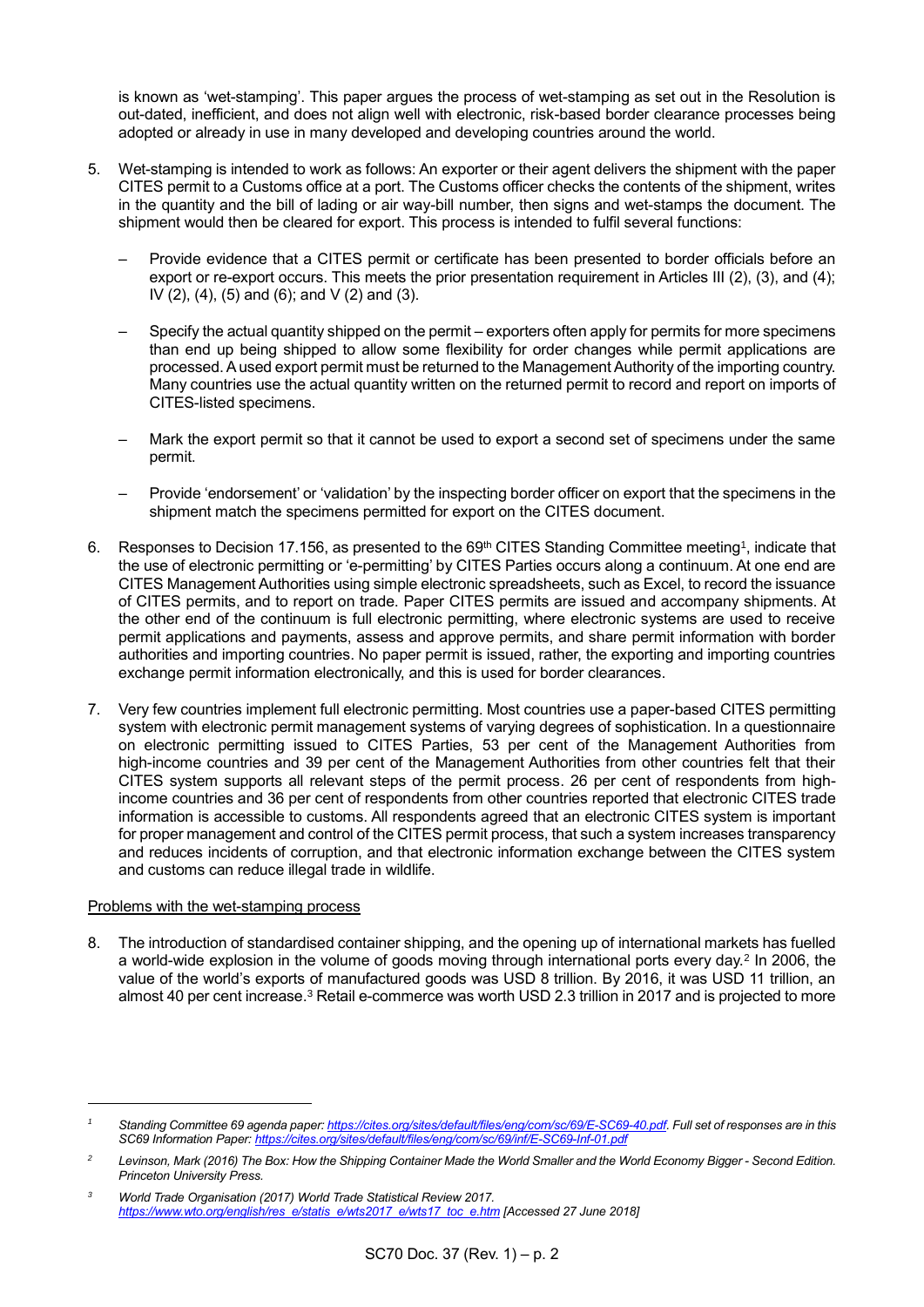than double to USD 4.9 trillion by 2021.<sup>4</sup> The world's busiest port, Shanghai, China, cleared the equivalent of 37 million shipping containers in 2017.<sup>5</sup>

- 9. More than 100 million live CITES-listed plants were traded globally between 2011 and 2015.<sup>6</sup> In 2015, the USA imported more than 42 million CITES-listed specimens and exported 3.7 million.<sup>7</sup> China imported 5.3 million CITES-listed specimens and exported 30 million.<sup>8</sup> France exported 12 million, and Switzerland and Spain exported 2 million and 375,000, respectively.<sup>9</sup> South Africa exported 537,000 specimens in 2015 and Australia exported 100,000 in 2014.<sup>10</sup> E-commerce is likely to drive further significant increases in CITES trade.
- 10. Border officials in most countries managing high or even moderate export volumes cannot open each shipment containing CITES products, count each specimen, and then stamp and sign a hard copy CITES permit prior to export to validate the shipment and its quantity as implied by the process set out in Resolution Conf. 12.3 (Rev. CoP17). Such a process is not feasible. It is also inconsistent with modern, best-practice risk-based border management processes applied by border agencies for most other prohibited or restricted goods.
- 11. Border processes have changed significantly in the 26 years since the wet-stamping process was established. The World Customs Organization recognises that almost all customs' administrations now process export, transport and import declarations using an automated system. More than 90 countries use the Automated System for Customs Data (ASYCUDA) from all the regions of CITES, including Bolivia, Congo, El Salvador, Ethiopia, Iran, Jamaica, Jordan, Namibia, Niger, Papua New Guinea, and the Solomon Islands. Electronic border clearance systems, such as ASYCUDA, are powerful tools. They facilitate fast clearance of imports and exports, while monitoring shipments and targeting inspection efforts at those with the highest risk. Applying such processes are consistent with Article VIII (2) of the Convention, which requires that 'As far as possible, the Parties shall ensure that specimens shall pass through any formalities required for trade with a minimum of delay'.
- 12. Using electronic border clearance systems, exporters or their agents generally make legal declarations to the border authority about the contents and actual quantity contained in the shipments. The declaration includes information about permits and approvals for the movement of protected and restricted goods, such as CITES specimens. If the shipment meets a high-risk profile, does not have valid permits, or raises any questions, it will be held and some level of inspection will occur. If the exporter mis-declares a specimen or quantity, they run the risk that the shipment will be checked on export, import or as part of a post-border audit. Being caught offers potentially significant consequences as a deterrent, including losing the shipment, fines, prison and loss of the future ability to trade.
- 13. The requirement for 'endorsement' or 'validation' moves the risk from the exporter to the inspecting official. Unlike the 'prior presentation requirement', a requirement for an inspecting official to 'endorse' or 'validate' that the contents of a shipment containing CITES-listed specimens conform with the details on the permit on export is not established in the Articles of the Convention.
- 14. The wet-stamping process was adopted by CITES as early as 1992 in the now superseded Resolution Conf. 8.5. The Resolution included an expectation that each CITES shipment would be inspected, through stating that a permit should include: 'The actual quantity of specimens exported, certified by the seal and signature of the authority which carried out the inspection during the exportation'. The updated text of the current Resolution Conf. 12.3 (Rev. CoP17), while less explicit than the original text in Resolution Conf. 8.5, still implies the official has made some kind of inspection and is in a position to 'endorse' the details on the

l

*<sup>4</sup> Statista (2018) Retail e-commerce sales worldwide from 2014 to 2021 (in billion U.S. dollars). <https://www.statista.com/statistics/379046/worldwide-retail-e-commerce-sales/> [Accessed 27 June 2018]*

*<sup>5</sup> Loyd's (2017). Loyd's List: 100 Ports 2017. Published by Informa UK Ltd.© Informa UK Ltd 2017. Based on shipping's TEU, or 20 foot Equivalent unit.* 

*<sup>6</sup> CITES Trade Data Dashboard (2018[\) http://dashboards.cites.org/global.](http://dashboards.cites.org/global) [Accessed 27 June 2018]*

*<sup>7</sup> CITES Trade Database data (2018) based on whole numbers of specimens only, volumetric data excluded. Where available, importer reported quantities was used, then exporter reported quantities where no importer reported quantities were reported [Accessed 27 June 2018].* 

*<sup>8</sup> As above*

*<sup>9</sup> As above*

*<sup>10</sup> As above*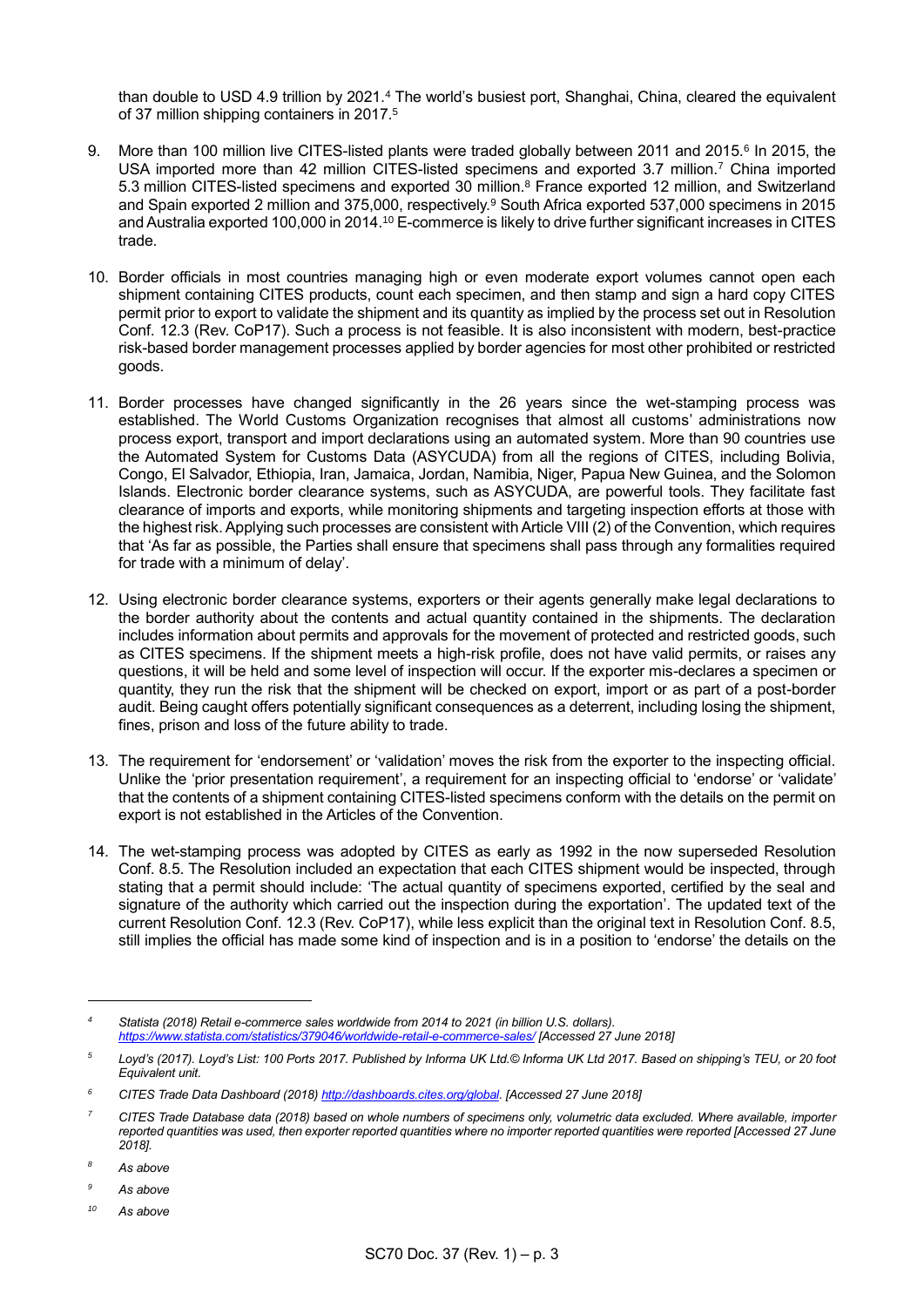permit: 'Export permits and re-export certificates be endorsed, with quantity, signature and stamp, by an inspecting official, such as Customs …'.

15. If an inspection does not occur, the 'inspecting official' is placed in the position of having to 'endorse' the information provided to them by the exporter or their agent without necessarily having verified it. Requiring border official's endorsement of the actual quantities shipped permit transfers the declaration risk from the exporter or their agent to the official. It also misleadingly suggests to importing countries that a shipment containing CITES-listing specimens has been inspected, which could cause the importing country to significantly underestimate the risk that a CITES shipment contains trafficked wildlife specimens.

#### Proposed amendment to the wet-stamping process

- 16. A minor amendment to the wet-stamping process is recommended to allow an exporter or their agent to endorse the details of the actual shipment, including providing evidence they have presented their permit or certificate to border authorities prior to shipment. Such evidence could include an export declaration number or its equivalent. The exporter or their agent would also be required to declare other relevant details about the shipment, such as the actual quantity shipped and the port of export. In endorsing that section of the permit, the exporter or their agent would be taking on the full risk in making the declaration on the CITES document, and would be liable for the consequences of making a mis-declaration, including losing the shipment, fines and criminal charges.
- 17. In order to reflect this recommended change to the wet-stamping process, the following amendment is proposed to Resolution Conf. 12.3, part XIV *Regarding acceptance and clearance of documents and security measures*, paragraph 22 f):
	- 22. RECOMMENDS that:
		- f) Export permits and re-export certificates, be endorsed, with evidence of presentation to border authorities, quantity, signature, and (where relevant) stamp, by the exporter, their agent or an inspecting official, such as Customs, in the export endorsement block of the document. If the export document has not been endorsed at the time of export, the Management Authority of the importing country should liaise with the exporting country's Management Authority, considering any extenuating circumstances or documents, to determine the acceptability of the document;

Corresponding amendments to Resolution 12.3, including the CITES permit and certificate template are at **Annex** of the present document.

- 18. Such a process will fulfil the original purposes of wet-stamping: to provide evidence a permit has been presented to border authorities prior to export; to prevent the re-use of an export permit; to include the actual quantity shipped and other relevant shipment details; and, most importantly, provide enough information to allow border and CITES Management Authorities to work together to adequately mitigate the risk a shipment contains trafficked wildlife. The amendment would also provide for endorsement by the border authorities of the exporting country, for those Parties that wish to continue their current processes. An explicit indication of whether border authorities have inspected a shipment improves on the existing process as it would provide more information about the inspection status of the permit to the importing country and allow for a better assessment of the risk posed by that shipment.
- 19. The proposed amended process provides for the full range of CITES compliance and enforcement processes used by countries, including allowing for the execution of a risk-based border clearance approach, or a shipment-by-shipment inspection process, depending on the methods employed and the circumstances of the exporting country. This will bring CITES regulation into line with modern, best-practice processes already in place to manage prohibited and restricted goods. It will support better and more efficient use of enforcement efforts to combat trafficking of CITES-listed specimens.
- 20. The future success of CITES depends on the ability of CITES Management Authorities to work closely with border authorities. Border authorities must regulate CITES-listed specimens along with many other restricted and prohibited goods, including chemical weapons, unsafe children's toys, drugs and guns. It is incumbent on CITES authorities to ensure that CITES processes allow border authorities to employ the most modern, efficient and worthwhile use of their scarce resources to effectively regulate the international movement of CITES specimens.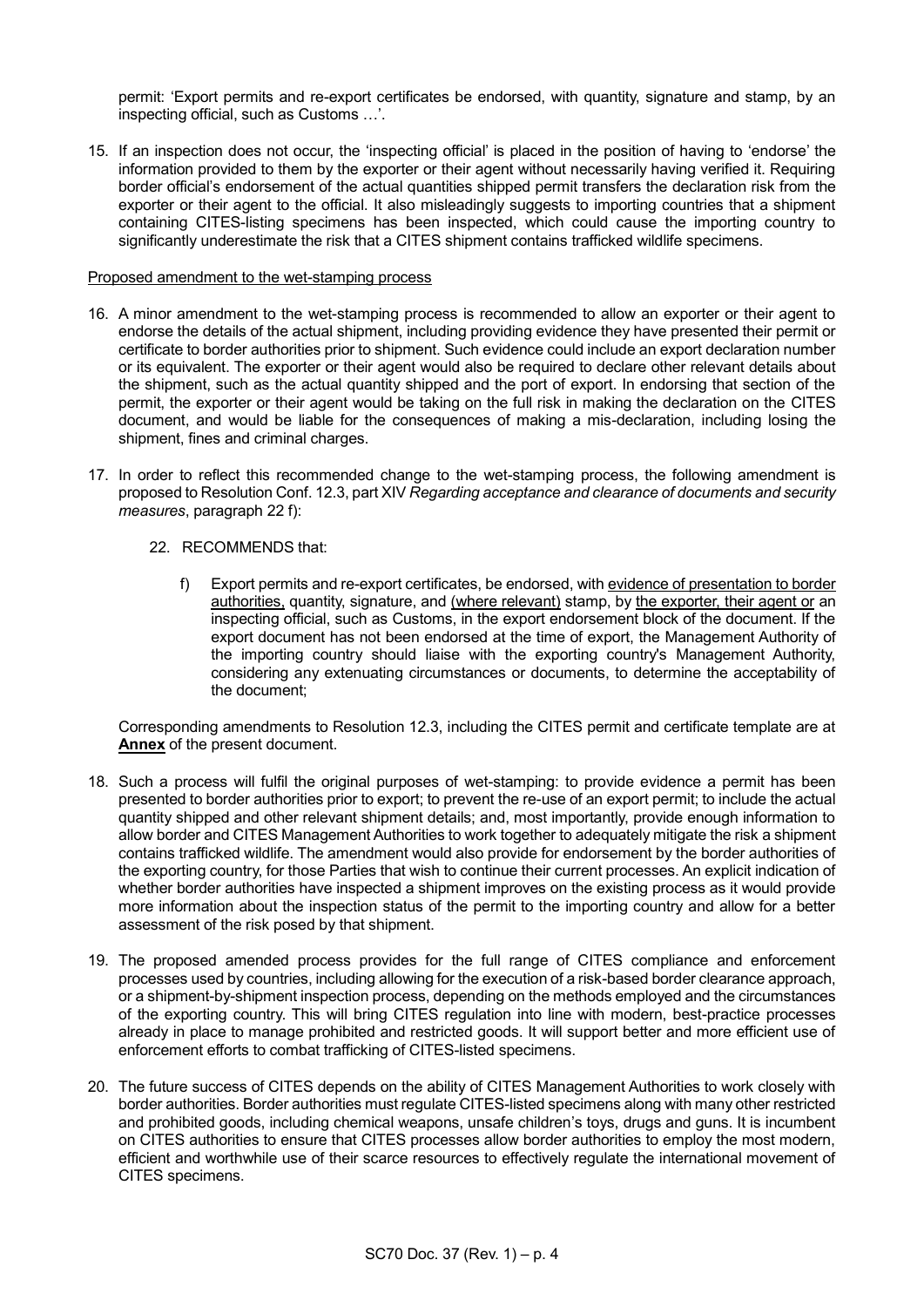#### Recommendations

21. That the Standing Committee considers the proposed amendments Resolution Conf. 12.3 (Rev. CoP17) and to the permit and certificate template in Annex 1 of this Resolution through its Working Group on Information Technologies and Electronic Systems and make Recommendations to CoP18 as appropriate.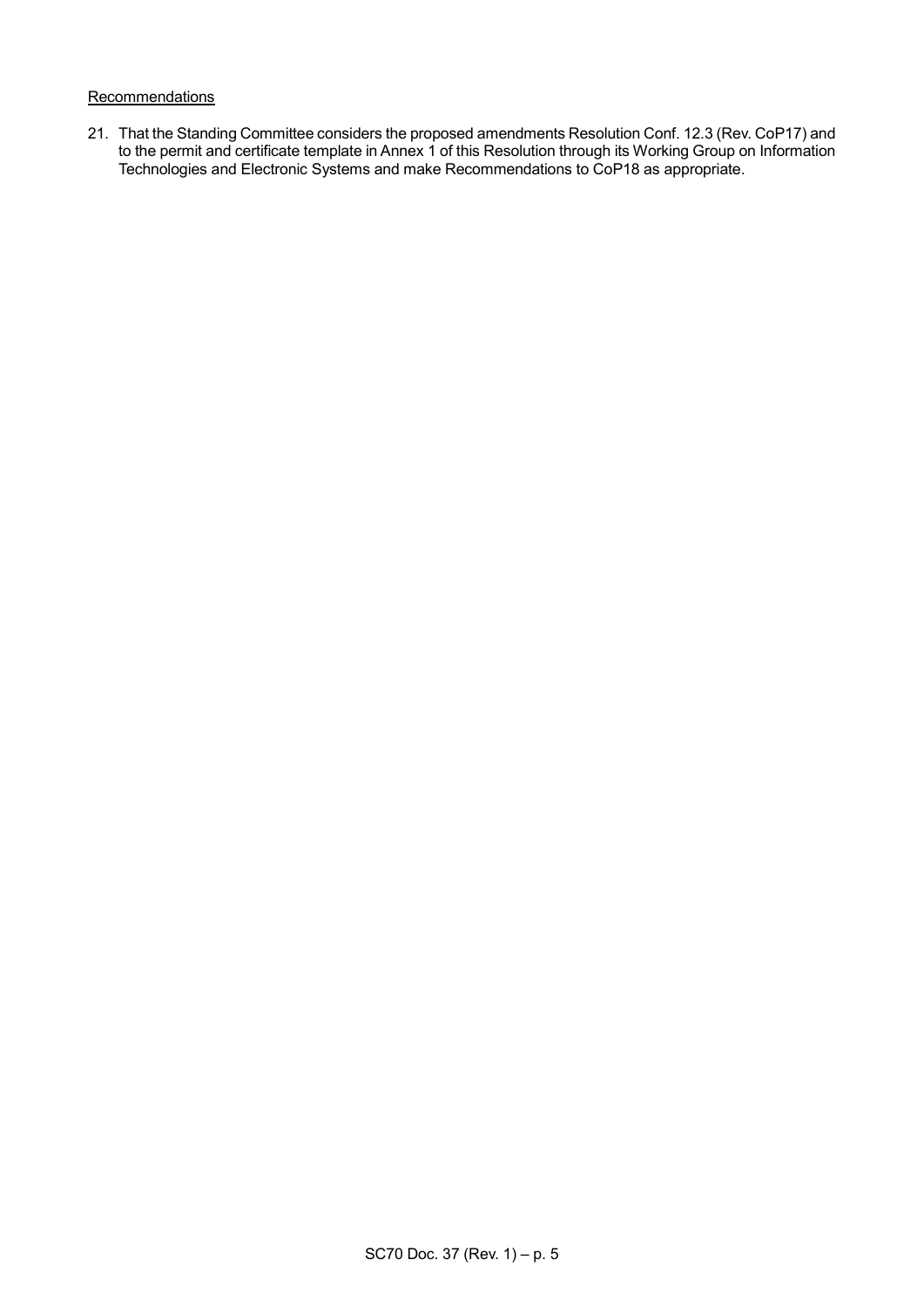# **Conf. 12.3 (Rev. CoP187)**

**Permits and certificates**

#### *XIV. Regarding acceptance and clearance of documents and security measures*

#### 22. RECOMMENDS that:

l ×

- a) the Parties refuse to accept permits and certificates if they have been altered (by rubbing out, deleting, scratching out, etc.), modified or crossed out, unless the alteration, modification or crossing-out has been authenticated by the stamp and signature, or its electronic equivalent, of the authority issuing the document;
- b) whenever irregularities are suspected, Parties exchange issued and/or accepted permits or certificates to verify their authenticity;
- c) when a security stamp is affixed to a paper permit or certificate, Parties refuse the document if the security stamp is not cancelled by a signature and a stamp or seal;
- d) Parties refuse to accept any permit or certificate that is invalid, including authentic documents that do not contain all the required information as specified in the present Resolution or that contain information that brings into question the validity of the permit or certificate;
- e) Parties refuse to accept permits and certificates that do not indicate the scientific name of the species concerned (including subspecies when appropriate), except in the case where:
	- i) the Conference of the Parties has agreed that the use of higher-taxon names is acceptable;
	- ii) the issuing Party can show it is well justified and has communicated the justification to the Secretariat;
	- iii) certain manufactured products contain pre-Convention specimens that can not be identified to the species level; or
	- iv) worked skins or pieces thereof of *Tupinambis* species that were imported before 1 August 2000 are being re-exported, in which case it is sufficient to use the indication *Tupinambis* spp.;
- f) Export permits and re-export certificates, be endorsed, with evidence of presentation to border authorities, quantity, signature, and (where relevant) stamp, by the exporter, their agent or an inspecting official, such as Customs, in the export endorsement block of the document. If the export document has not been endorsed at the time of export, the Management Authority of the importing country should liaise with the exporting country's Management Authority, considering any extenuating circumstances or documents, to determine the acceptability of the document;

*Amended at the 13th, 14th and 15th, 16th and 17th meetings of the Conference of the Parties.*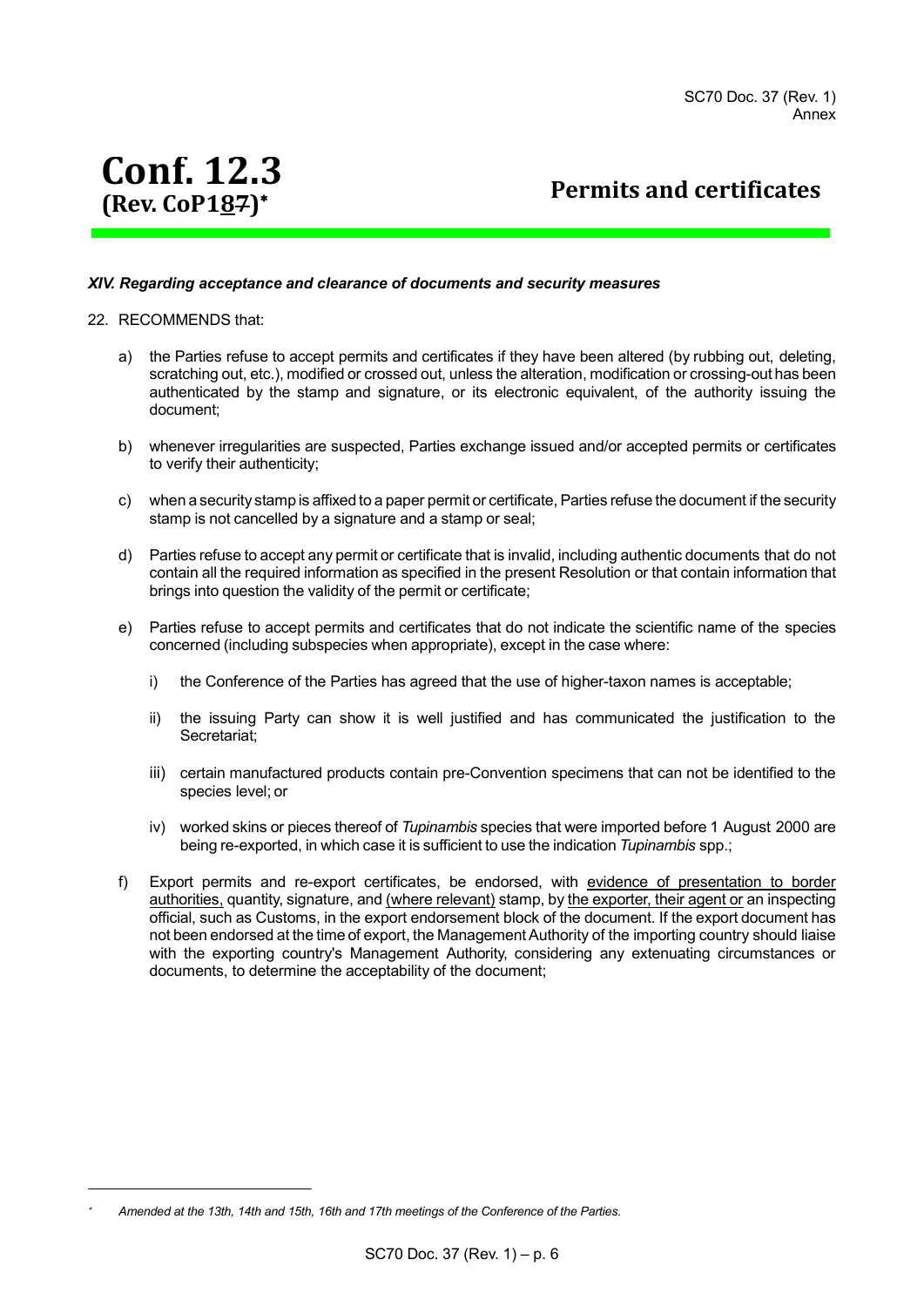## **Annex 1 Information that should be included in CITES permits and certificates**

- a) The full name and the logo of the Convention
- b) The complete name and address of the Management Authority issuing the permit
- c) A unique control number
- d) The complete names and addresses of the exporter and importer
- e) The scientific name of the species to which the specimens belong (or the subspecies when it is relevant in order to determine in which Appendix the taxon concerned is included) in accordance with the adopted standard nomenclature
- f) The description of the specimens, in one of the Convention's three working languages, using the nomenclature of specimens distributed by the Secretariat
- g) The numbers of the marks appearing on the specimens if they are marked or if a Resolution of the Conference of the Parties prescribes marking (specimens from ranches, subject to quotas approved by the Conference of the Parties, originating from operations which breed animals included in Appendix I in captivity for commercial purposes, etc.) or, in the case of marking with microchip transponders, the microchip codes, the name of the transponder manufacturer, and, where possible, the location of the microchip in the specimen
- h) TheAppendix in which the species or subspecies or population is listed. NB: This does not change even if the specimen concerned is deemed to be included in a different Appendix. Forexample, although specimens of Appendix-I species bred in captivity for commercial purposes are deemed to be specimens of species included in Appendix II, the species remains listed in Appendix I, and this should be specified on the permit orcertificate.
- i) The source of the specimens
- j) The quantity of specimens and, if appropriate, the unit of measure used
- k) The date of issue and the date ofexpiry
- l) The name of the signatory and his/her handwritten signature for paper permits and certificates or its electronic equivalent for electronic permits and certificates
- m) The embossed seal or ink stamp of the Management Authority or its electronic equivalent
- n) A statement that the permit, if it covers live specimens, is only valid if the transport conditions comply with the *IATA Live Animals Regulations* (for animals), with the *IATA Perishable Cargo Regulations* (for plants) or, in the case of non-air transport, with the *CITES Guidelines for the Non- Air Transport of Live Wild Animals and Plants;*
- *o)* The registration number of the operation, attributed by the Secretariat, when the permit involves specimens of a species included in Appendix I that originate from an operation practising breeding in captivity or artificial propagation for commercial purposes (Article VII, paragraph 4), and the name of the operation when it is not theexporter
- p) The actual quantity of specimens exported, certified by the stamp or seal and signature of the authority that carried out the inspection at the time of the exportationwith evidence of presentation to border authorities, quantity, signature, and (where relevant) stamp, by the exporter, their agent or an inspecting official

#### *To be included in certificates of origin only*

q) Astatement that the specimens originate in the country that issued the certificate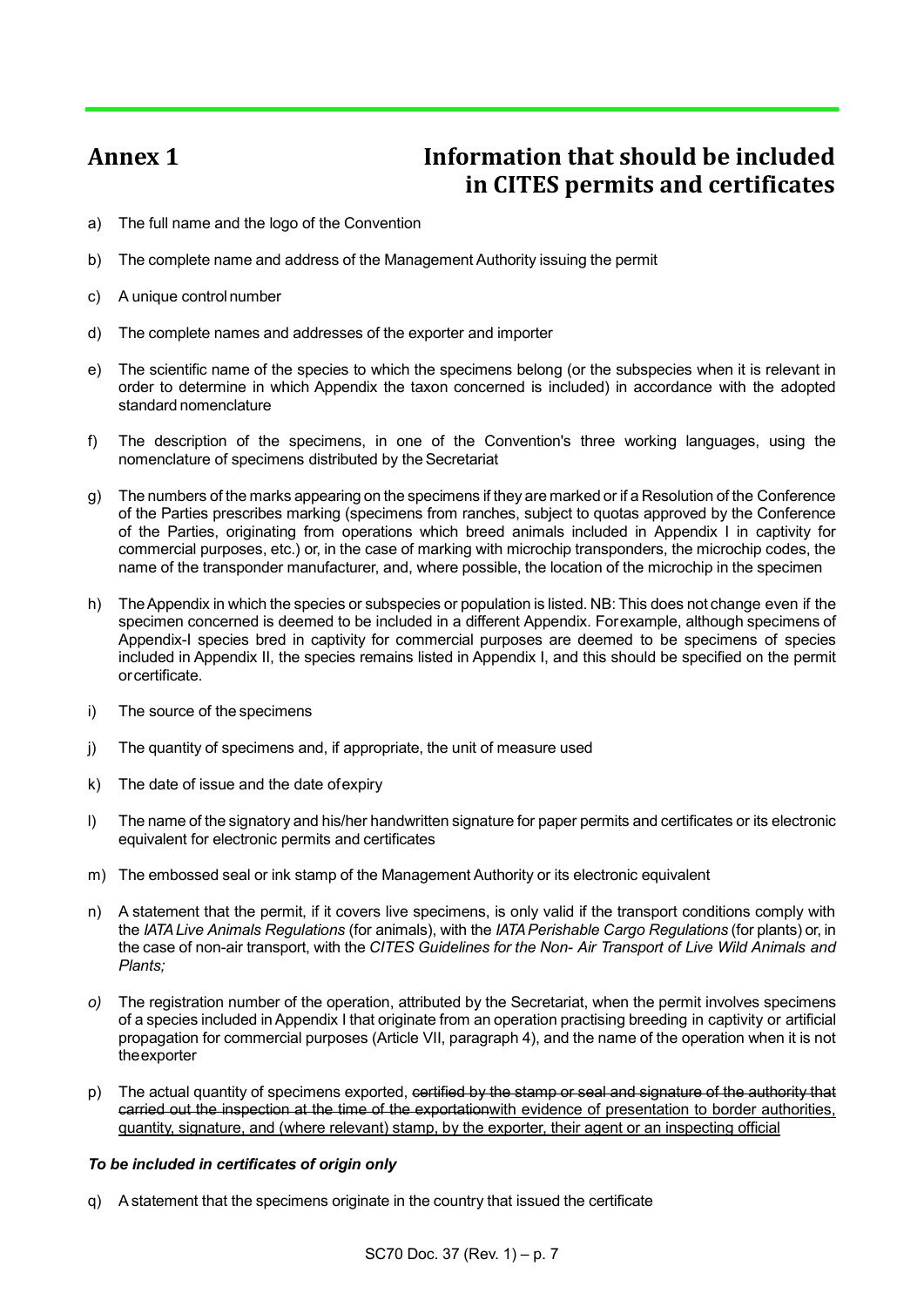## **Annex 2 Standard CITES form**

|                                                                                                                                                                                                                                                                                                     |                                                                                 | <b>CONVENTION ON</b> | <b>INTERNATIONAL TRADE IN</b><br><b>ENDANGERED SPECIES OF</b><br><b>WILD FAUNA AND FLORA</b>                                                                           | PERMIT/CERTIFICATE No.<br><b>D</b> EXPORT<br>RE-EXPORT<br>$\Box$<br><b>IMPORT</b><br>□<br>OTHER:<br>$\Box$ |                                           |                               | Original<br>2. Valid until                                 |
|-----------------------------------------------------------------------------------------------------------------------------------------------------------------------------------------------------------------------------------------------------------------------------------------------------|---------------------------------------------------------------------------------|----------------------|------------------------------------------------------------------------------------------------------------------------------------------------------------------------|------------------------------------------------------------------------------------------------------------|-------------------------------------------|-------------------------------|------------------------------------------------------------|
| Importer (name and address)<br>3.                                                                                                                                                                                                                                                                   |                                                                                 |                      |                                                                                                                                                                        | 4.<br>Exporter/re-exporter (name, address and country)                                                     |                                           |                               |                                                            |
| 3a. Country of import                                                                                                                                                                                                                                                                               |                                                                                 |                      |                                                                                                                                                                        |                                                                                                            |                                           |                               |                                                            |
|                                                                                                                                                                                                                                                                                                     |                                                                                 |                      |                                                                                                                                                                        | Signature of the applicant                                                                                 |                                           |                               |                                                            |
| 5.                                                                                                                                                                                                                                                                                                  | Special conditions                                                              |                      | If for live animals, this permit or certificate is valid only if the transport conditions                                                                              | 6.<br>Name, address, national seal/stamp and country of Management Authority                               |                                           |                               |                                                            |
|                                                                                                                                                                                                                                                                                                     | Guidelines for the Non-Air Transport of Live Wild Animals and Plants            |                      | comply with the IATA Live Animals Regulations; if for live plants, with the IATA<br>Perishable Cargo Regulations; or, in the case of non-air transport, with the CITES |                                                                                                            |                                           |                               |                                                            |
|                                                                                                                                                                                                                                                                                                     | 5a. Purpose of the transaction<br>(see reverse)                                 |                      | 5b. Security stamp no.                                                                                                                                                 |                                                                                                            |                                           |                               |                                                            |
|                                                                                                                                                                                                                                                                                                     | 7./8. Scientific name (genus and species)<br>and common name of animal or plant |                      | 9.<br>Description of specimens,<br>including identifying marks<br>or numbers (age/sex if live)                                                                         | 10. Appendix no. and source<br>(see reverse)                                                               |                                           | 11. Quantity (including unit) | 11a. Total exported/Quota                                  |
|                                                                                                                                                                                                                                                                                                     | 7. / 8.                                                                         |                      | 9.                                                                                                                                                                     | 10.                                                                                                        |                                           | 11.                           | 11a.                                                       |
| A                                                                                                                                                                                                                                                                                                   | 12. Country of origin *                                                         | Permit no.           | Date                                                                                                                                                                   | 12a Country of last<br>re-export                                                                           | Certificate no.                           | Date                          | 12b. No. of the operation **<br>or date of acquisition *** |
|                                                                                                                                                                                                                                                                                                     | 7. / 8.                                                                         |                      | 9.                                                                                                                                                                     | 10.                                                                                                        |                                           | 11.                           | 11a.                                                       |
| в                                                                                                                                                                                                                                                                                                   | 12. Country of origin *                                                         | Permit no.           | Date                                                                                                                                                                   | 12a. Country of last<br>re-export                                                                          | Certificate no.                           | Date                          | 12b. No. of the operation **<br>or date of acquisition *** |
|                                                                                                                                                                                                                                                                                                     | 7. / 8.                                                                         |                      | 9.                                                                                                                                                                     | 10.                                                                                                        |                                           | 11.                           | 11a.                                                       |
| С                                                                                                                                                                                                                                                                                                   | 12. Country of origin *                                                         | Permit/no.           | Date                                                                                                                                                                   | 12a. Country of last<br>re-export                                                                          | Certificate no.                           | Date                          | 12b. No. of the operation **<br>or date of acquisition *** |
|                                                                                                                                                                                                                                                                                                     | 7. / 8.                                                                         |                      | 9.                                                                                                                                                                     | 10.                                                                                                        |                                           | 11.                           | 11a.                                                       |
| D                                                                                                                                                                                                                                                                                                   | Country of origin *<br>12.                                                      | Permit no.           | Date                                                                                                                                                                   | 12a. Country of last<br>re-export                                                                          | Certificate no.                           | Date                          | 12b. No. of the operation **<br>or date of acquisition *** |
| Country in which the specimens were taken from the wild, bred in captivity or artificially propagated (only in case of re-export)<br>$\star\star$<br>Only for specimens of Appendix-I species bred in captivity or artificially propagated for commercial purposes<br>For pre-Convention specimens, |                                                                                 |                      |                                                                                                                                                                        |                                                                                                            |                                           |                               |                                                            |
| This permit/certificate is issued/by:<br>13.                                                                                                                                                                                                                                                        |                                                                                 |                      |                                                                                                                                                                        |                                                                                                            |                                           |                               |                                                            |
|                                                                                                                                                                                                                                                                                                     | Place<br>Date                                                                   |                      |                                                                                                                                                                        | Security stamp, signature and official seal                                                                |                                           |                               |                                                            |
| 14. Export endorsement:<br><b>Border official</b><br><b>Exporter / agent</b>                                                                                                                                                                                                                        |                                                                                 |                      | <b>Shipment inspected:</b><br>15.<br>□ Yes<br>$\Box$ No                                                                                                                | 16.                                                                                                        | Bill of Lading/Air waybill number:<br>17. |                               | Border clearance evidence:<br>D Number:                    |
| <b>Block</b><br>Α<br>В                                                                                                                                                                                                                                                                              | Quantity                                                                        |                      |                                                                                                                                                                        |                                                                                                            |                                           |                               |                                                            |
| $\mathbf C$<br>D                                                                                                                                                                                                                                                                                    |                                                                                 | Port of export       | Date                                                                                                                                                                   |                                                                                                            | Signature                                 |                               | Official stamp and title                                   |

### **CITES PERMIT/CERTIFICATE No.**